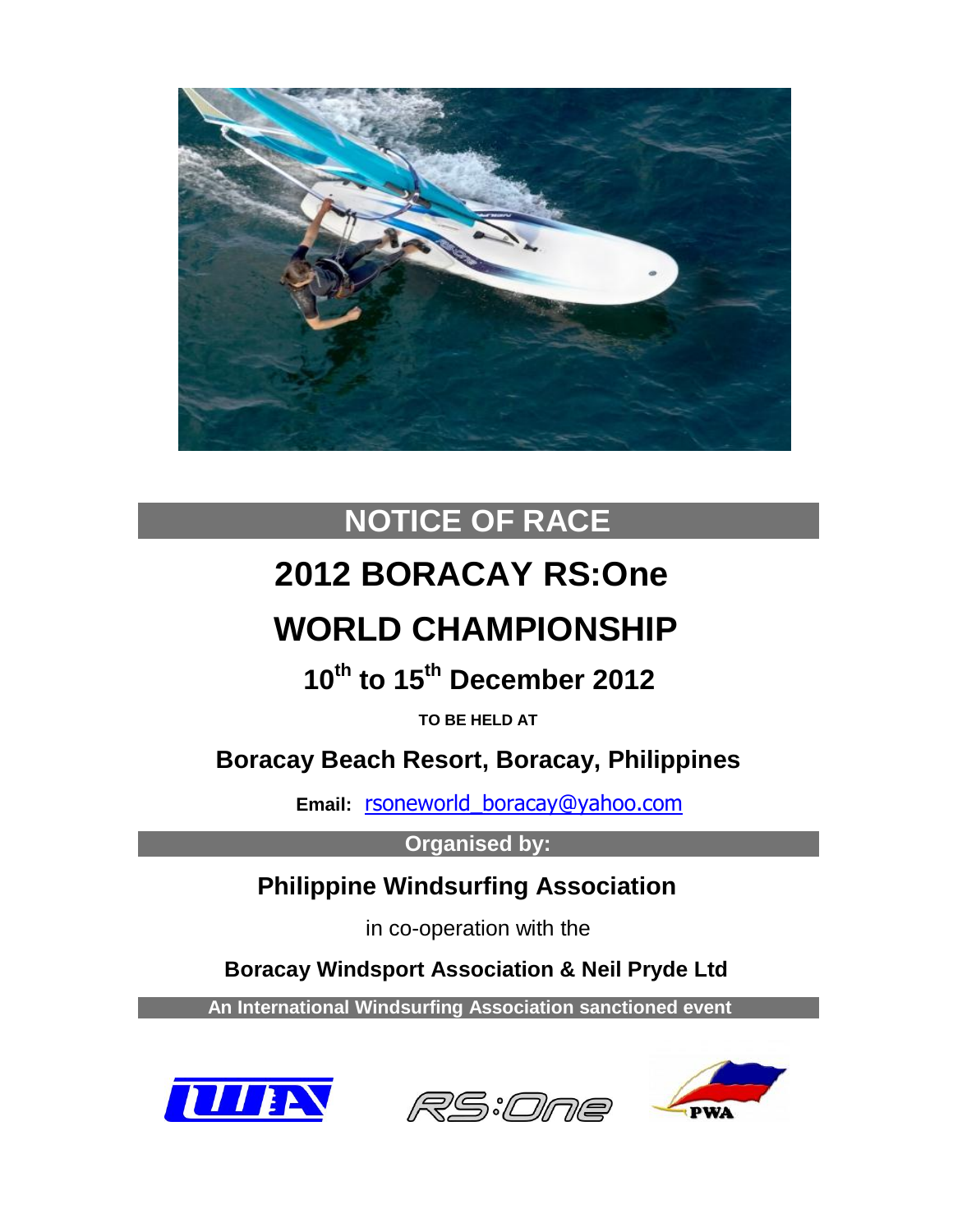# **1 RULES**

- 1.1 The event will be governed by the rules as defined in the Racing Rules of Sailing -Windsurfing Competition Rules (WCR).
- 1.2 The RS:One Championship Rules shall apply.
- 1.3 No national prescriptions will apply.
- 1.4 If there is a conflict between languages the English text will take precedence.

# **2 ADVERTISING**

- 2.1 Sailors may be required to display advertising chosen and supplied by the organising authority. ISAF Regulation 20 'Advertising Code' shall apply.
- 2.2 Event branding shall be worn at all times when afloat, and as requested by the organizers during media interviews and during the prize giving.

# **3 DIVISIONS**

3.1 **Gender Divisions:** Men and Women.

# 3.2 **Age Divisions**:

- 3.2.1 An "Espoir" shall be under the age 22 in the year of competition (born in or after 1991).
- 3.2.2 A "Master" shall be over the age of 40 in the year of competition (born 1971 or earlier).
- 3.3 A minimum of 5 competitors is required to constitute a division.

# **4 ELIGIBILITY AND ENTRY**

- 4.1 All entries shall meet the requirements of ISAF Regulation 19 Eligibility Code.
- 4.2 Competitors shall be members of a National Class Association which is a paid up member of the relevant international class association, or of the IWA. Membership formalities can be completed on site.
- 4.3 Eligible competitors may enter online at: [http://www.internationalwindsurfing.com/windsurfing\\_competion\\_0028v01.htm](http://www.internationalwindsurfing.com/windsurfing_competion_0028v01.htm)
- 4.4 The following shall be presented upon registration:
	- [Original Entry Form](http://www.internationalwindsurfing.com/userfiles/documents/RS1_Worlds_Boracay_2012_Form_1.pdf) *pre-entries will be given their completed form 1 to check and sign at registration*
	- Evidence of valid third party insurance
	- Proof of age
	- [Parental/legal Guardian Assent](http://www.internationalwindsurfing.com/userfiles/documents/RS1_Worlds_Boracay_2012_Form_2.pdf) *for those under age of 18*
	- [Medical Treatment Permission](http://www.internationalwindsurfing.com/userfiles/documents/RS1_Worlds_Boracay_2012_Form_3.pdf) *- for those under age of 18 or on their parents medical insurance policy*

# **5 FEES**

- 5.1 The required entry fee is 150 euro if paid by November 12th.
- 5.2 Late entries received after November  $12<sup>th</sup>$  will be surcharged 30 euro.
- 5.3 Entry fees paid at registration shall be paid in cash (euro or US\$).
- 5.4 Entry Fee **including charter of equipment** shall be 299 euro (see **Additional Info**).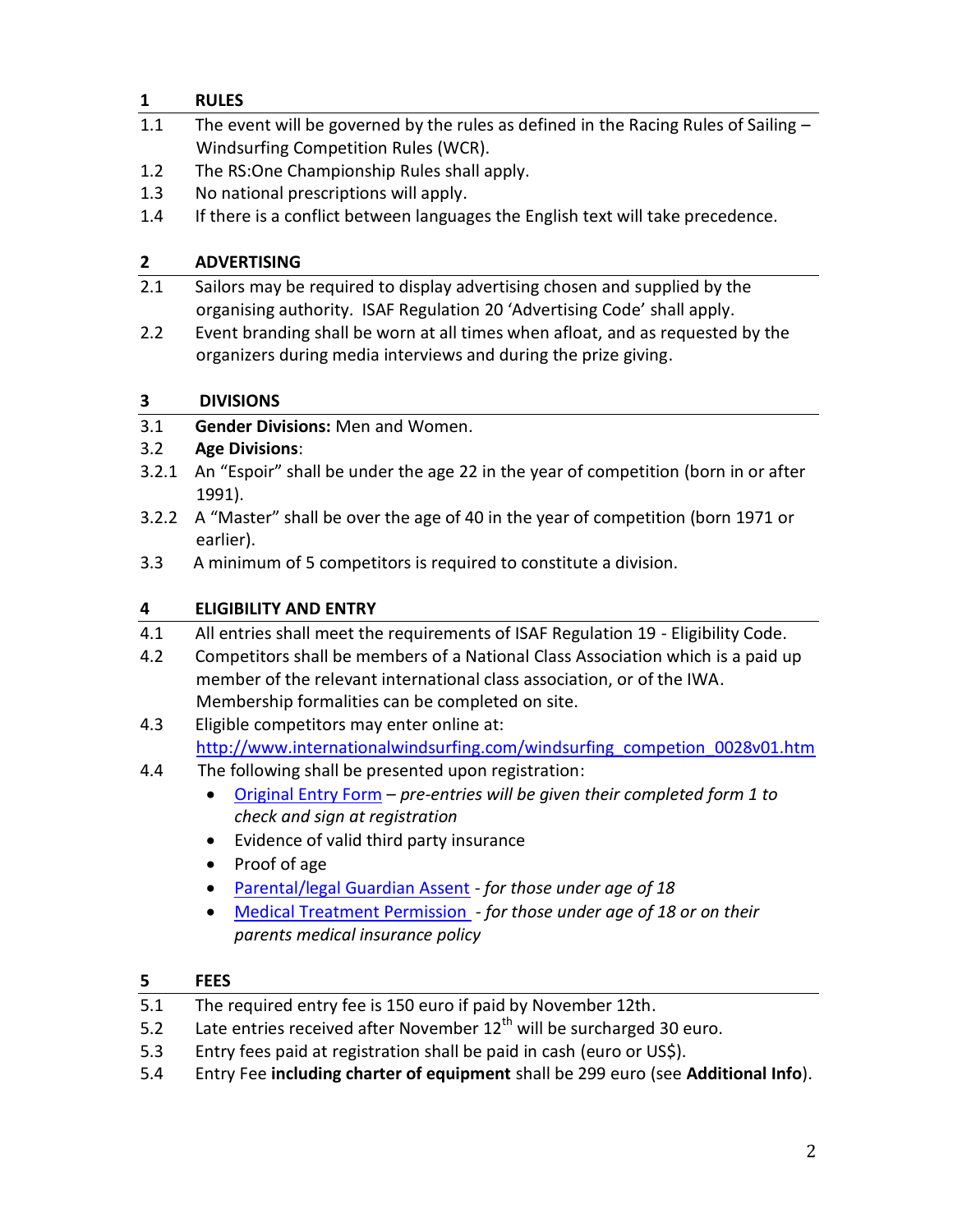#### **6 RACE FORMAT**

- 6.1 The Championship shall be a multi-format, *racing,* "open entry" event.
- 6.2 Men and women may race separately.
- 6.3 Three races are required to validate the Championship.

| 7.1 | Sat/Sunday 8/9 Dec |           | Arrival & Training            |
|-----|--------------------|-----------|-------------------------------|
|     | Monday 10 Dec      | 1000-1700 | Registration                  |
|     |                    |           | <b>Welcome Cocktail Party</b> |
|     | Tuesday 11 Dec     | 1000      | <b>Skippers Meeting</b>       |
|     | to Saturday 15 Dec | 1100      | Racing                        |
|     | Saturday 15 Dec    | 1700      | Last possible warning signal  |
|     |                    | 2000      | Prize giving & party          |
|     | Sunday 16 Dec      |           | Departure                     |
|     |                    |           |                               |

7.2 The first possible warning signal will be made each day at 1100hrs.

7.3 There may be a daily skippers meeting on racing days one hour before the scheduled first possible warning signal.

### **8 EQUIPMENT & EQUIPMENT INSPECTION**

- 8.1 An Equipment Inspection Form, which will be available at registration, shall be returned to the Event Equipment Inspector by the end of registration.
- 8.2 Equipment inspections may be made at any time during the event.
- 8.3 Unless otherwise directed by the organising authority, boards and equipment shall be launched and retrieved from the designated area at the event site.

#### **9 SAILING INSTRUCTIONS**

The sailing instructions (SI's) will be available upon registration. Any changes to the SI's shall be approved by the Class Representative at the event.

#### **10 COURSES**

Courses will be as described in the sailing instructions.

# **11 PROTEST COMMITTEE**

A Protest Committee will be appointed in accordance with WCR 91(a).

#### **12 SCORING**

Scoring will be according to the WCR Appendix A, but there will be no discards.

# **13 COACHES & SUPPORT BOATS**

Coaches and support boats shall be registered with the organiser. Support boat drivers shall have a valid boat licence and third party liability insurance.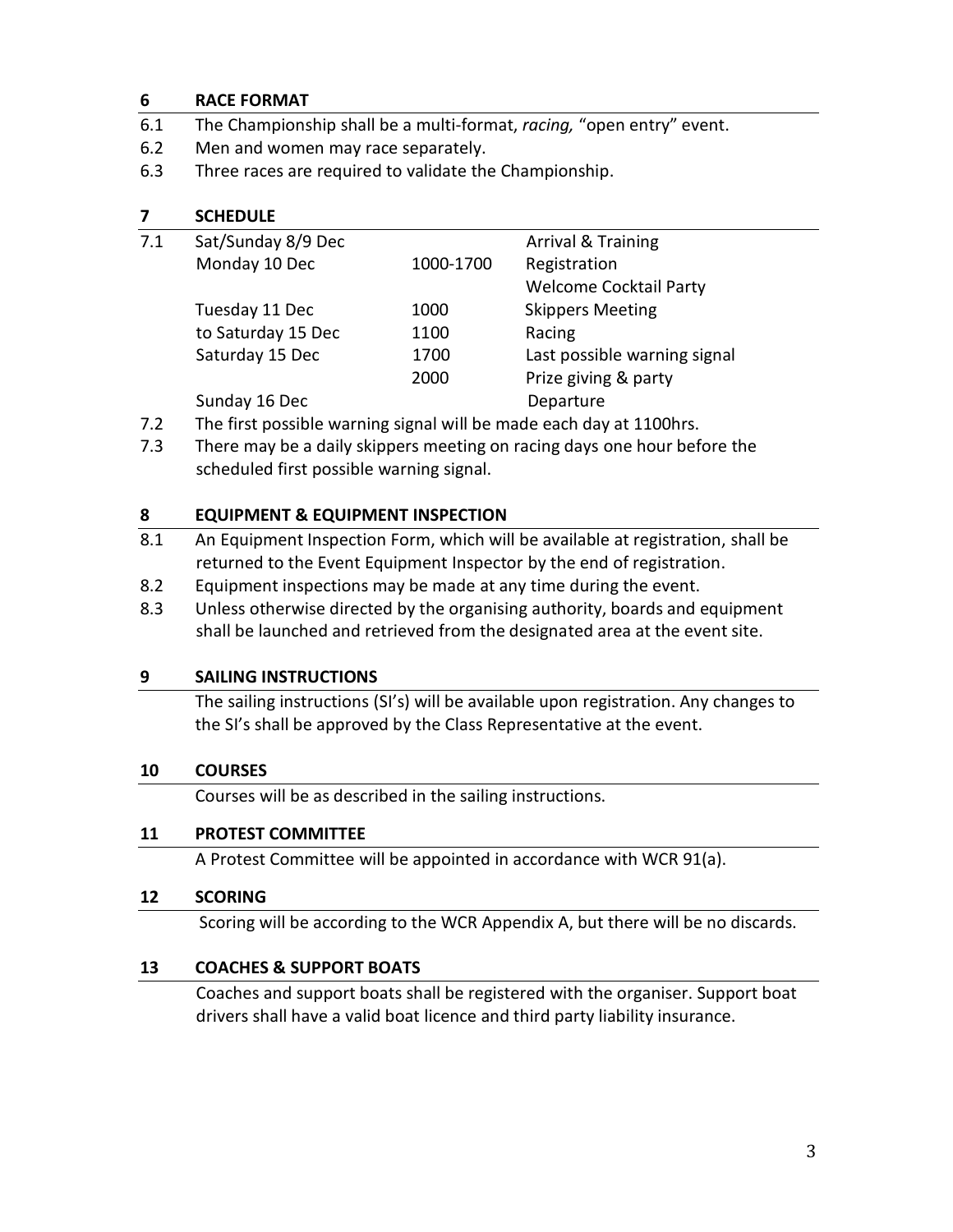#### **14 SAFETY**

Support boat crewmember, and, if conditions require it, competitors, shall wear a personal flotation device that shall conform to the minimum standard of ISO 12402-5 (level 50).

#### **15 PRIZES**

- 15.1 Prizes may be awarded to the first three competitors of each properly constituted division.
- 15.2 The first man and woman will be declared "**2012 RS:One (** *division***) World Champion**".

#### **16 OFFICIAL CEREMONIES**

Competitors are requested to attend the event's social functions; however, the organising authority may refuse entry to those whose standard of attire is not commensurate with the occasion. **Prize winners may forfeit prizes for non attendance at the prize giving ceremony.**

#### **17 DISCLAIMER OF LIABILITY**

Competitors participate in the event entirely at their own risk, see WCR 4 - Decision to Race. The organising authority or any of their officials or representatives or the sponsors or their officials or representatives will not accept any liability for material damage or personal injury or death sustained in conjunction with or prior to, during or after the event.

#### **18 INSURANCE**

Each participating competitor/support boat driver shall be insured with valid third party liability insurance with a minimum cover of 1,000,000 euro per event.

#### **19 RIGHT TO USE NAME AND LIKENESS**

In registering for the event, competitors automatically grant to the Organising Authority the right in perpetuity to make, use and show from time to time at their discretion, any motion pictures, still pictures and live, taped or filmed television and other reproduction of them, taken during the period of the event, for the said Event as defined in the Notice of Race and Sailing Instructions in which he/she participates without compensation.

#### **20 FURTHER INFORMATION**

- 20.1 Registration will be in the club Boracay Beach Resort
- 20.2 For further information please contact: Tootsie and Nenette

#### **Secretariat: Tel: +639153087124**

 **Email: [rsoneworld\\_boracay@yahoo.com](mailto:rsoneworld_boracay@yahoo.com)**